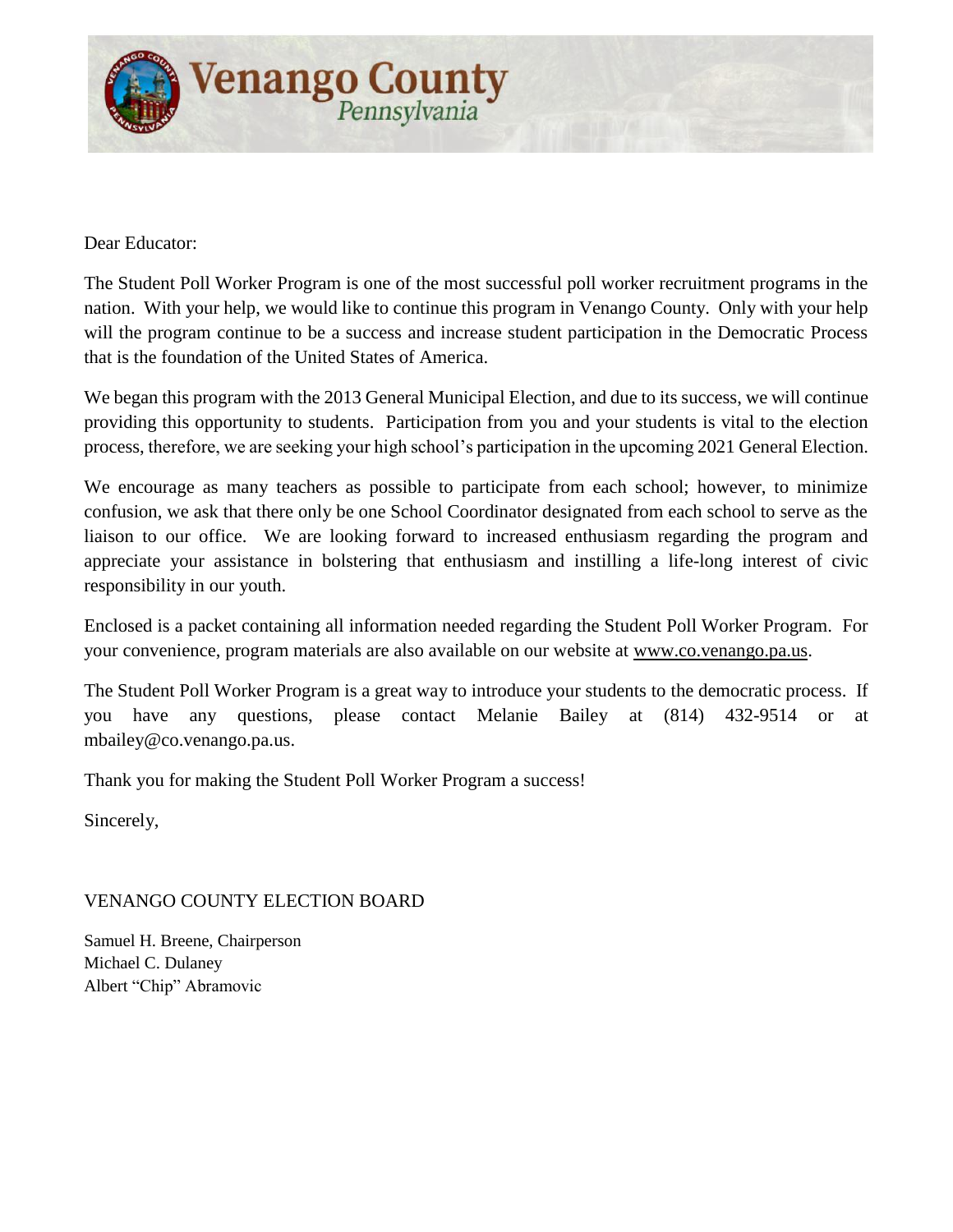#### **PROGRAM DESCRIPTION**

The Venango County Election Board is preparing for the next election and is accepting applications for the Student Poll Worker Program. This program promotes civic awareness and educates high school students about the election process by allowing students to serve as Poll Workers on Election Day. Students will learn responsibility, teamwork, and leadership. They also have the opportunity to serve the community. The Student Poll Worker Program gives students valuable lessons that can be carried on into the future.

# **WHO CAN PARTICIPATE?**

- Each participating school must have an educator sponsor the program by taking on the role of a school coordinator.
- Any student of a secondary educational institution that meets the following requirements:
	- 17 years or older
	- U.S. Citizen and a resident of Venango County
	- Must be in good academic standing attending a public or private secondary educational institution
	- G.P.A. of 2.5 or greater
	- Have teacher recommendation, Principal approval and parental consent



- Students must obtain a signed recommendation from a teacher.
- Students must get the approval form signed by the school's Principal.
- Students must get the parental/guardian consent form signed.
- Students must submit the completed forms to the School Coordinator before the deadline.
- Students must attend a Poll Worker Training class.
- Students must arrive at their assigned polling place on time and work with the Judge of Elections as directed.
- Students must act in a professional manner and assist voters in the Election Process.
- Students are a team member, just as the other Poll Workers are. Students are expected to be part of the set up process, meal planning process and closing of the Voting Precinct.
- Students must get the Performance Form signed by the Judge of Elections for their precinct.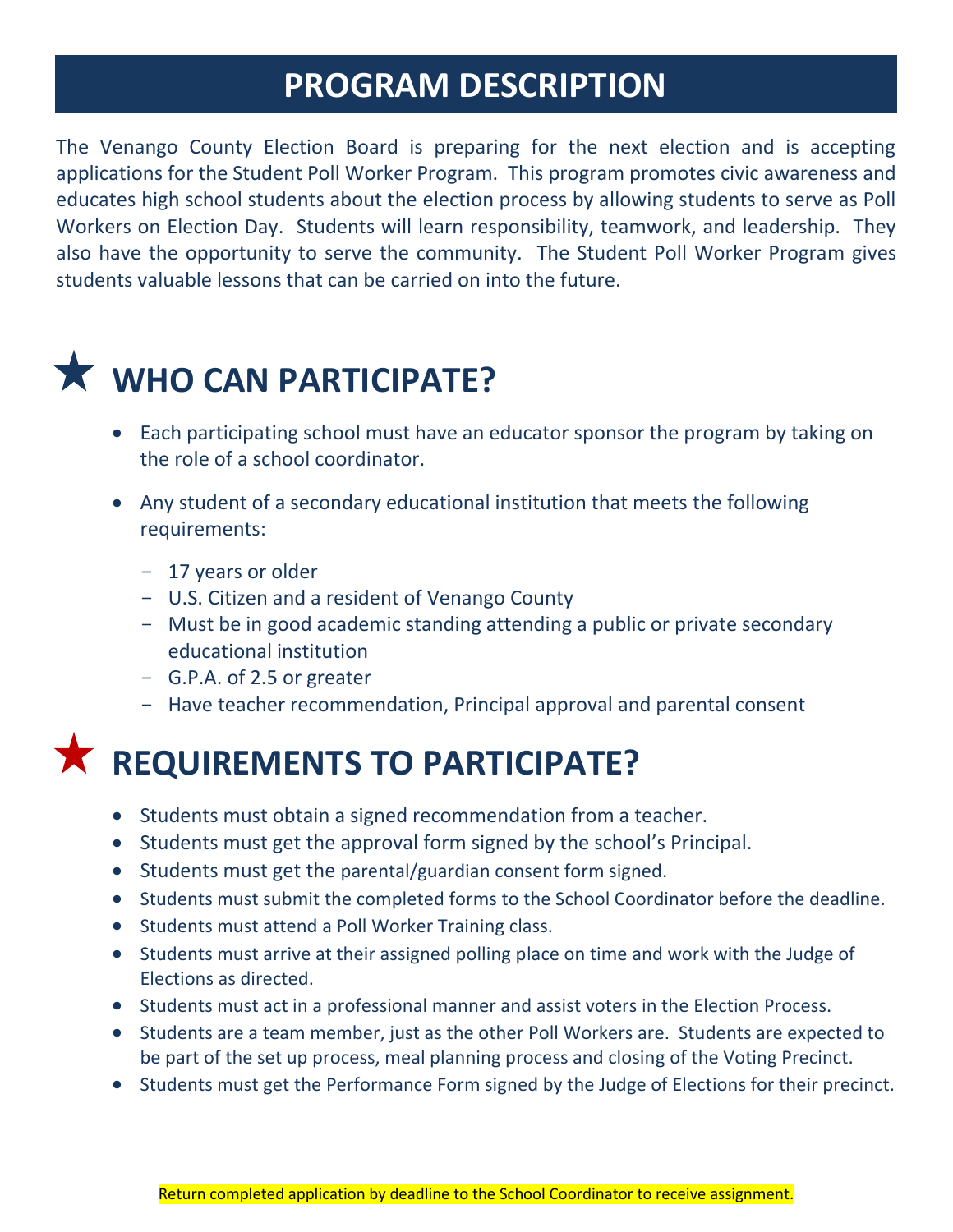# **WHAT DO STUDENTS DO ON ELECTION DAY?**

Students are assigned to serve as clerks at a polling place on Election Day and are expected to perform the same duties as regular poll workers. Here is a list of students' responsibilities:

- Attend a 1-1/2 to 2 hour training session **prior** to Election Day
- Arrange transportation to and from the polling place
- Serve the entire day from 6:00 am until approximately 9:00 pm
- Assist in opening the polling place
- Assist voters
- Assist in closing the polling place
- Tabulate ballots at the end of the night

Cell phones and other devices are prohibited. Talking, text messaging and any activities that distract the students' attention from the task at hand are not allowed.

## **PLACEMENT LIMITATIONS:**

- Although the county needs 220 poll workers for every countywide election, there are some areas that have a greater need than others. As a result, the county cannot guarantee that a student will be placed in the polling location where they live.
- We encourage teachers to submit applications as early as possible to give our office more time to work with your students in finding a convenient location for them to serve on Election Day.

## **BENEFITS OF PARTICIPATION:**

- Potential to earn up to \$110.00, or Community Service hours
- Get experience for resume or college application
- Demonstrate a record of responsibility, teamwork, and leadership
- Learn and participate in the election process first-hand

#### **FEEL PROUD THAT YOU ARE MAKING A DIFFERENCE!**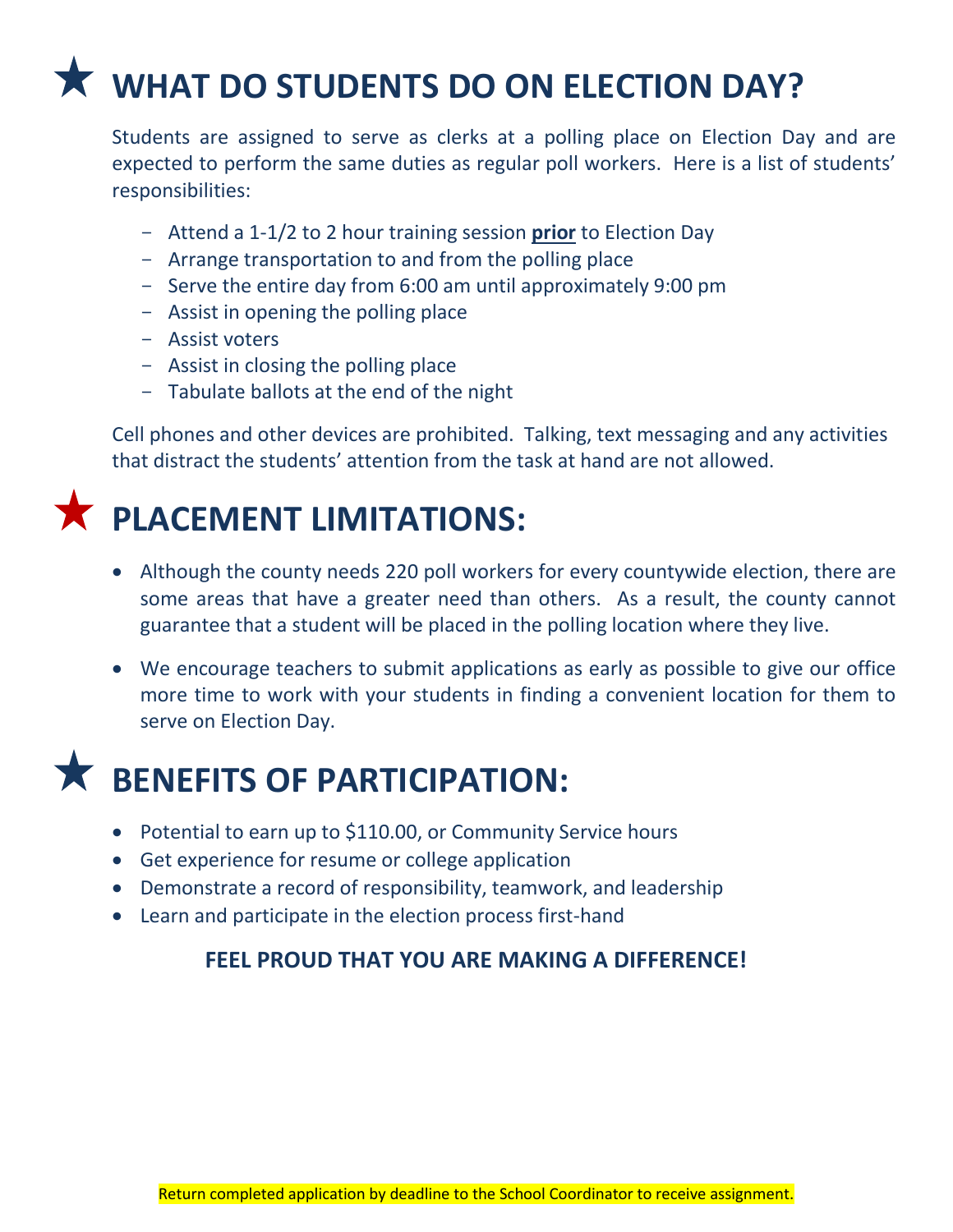### **FAQ'S**

## **How do I apply to be a Student Poll Worker?**

All Student Poll Workers must submit an application to the school coordinator with the teacher recommendation, principal approval and parental/guardian consent. The application can be obtained from the Venango County website or from the school coordinator at your high school.

### **Where will I be placed to serve on Election Day?**

Student Poll Workers will be placed at a location as near to their home address as possible.

Due to the strict guidelines and strategic planning that goes into Poll Worker placement, students must show up to their assigned location; they may not show up to a different precinct without the consent of the County.

### **How will I find out if I have been accepted?**

Students who are accepted will receive information via your Student Coordinator. The information will include your assigned location, the contact information of the Judge of Elections at your assigned polling place and a Poll Worker training schedule.

#### **When will I receive my stipend for serving on Election Day?**

Stipends are mailed out 2 weeks following Election Day. If you do not receive a stipend within this timeframe, please contact our office immediately at (814) 432-9514 or via e-mail at mbailey@co.venango.pa.us

The stipend for training will be included with the Election Day stipend. Students will not receive the stipend for training if they do not work on Election Day.

## **Who do I contact if I am no longer available to serve on Election Day and need to cancel?**

Be sure you are able to fulfill your commitment. The Election Board, your fellow poll workers and the voters will be counting on you!!

If you absolutely are no longer available to serve, contact our office as soon as possible by phone at (814) 432-9514.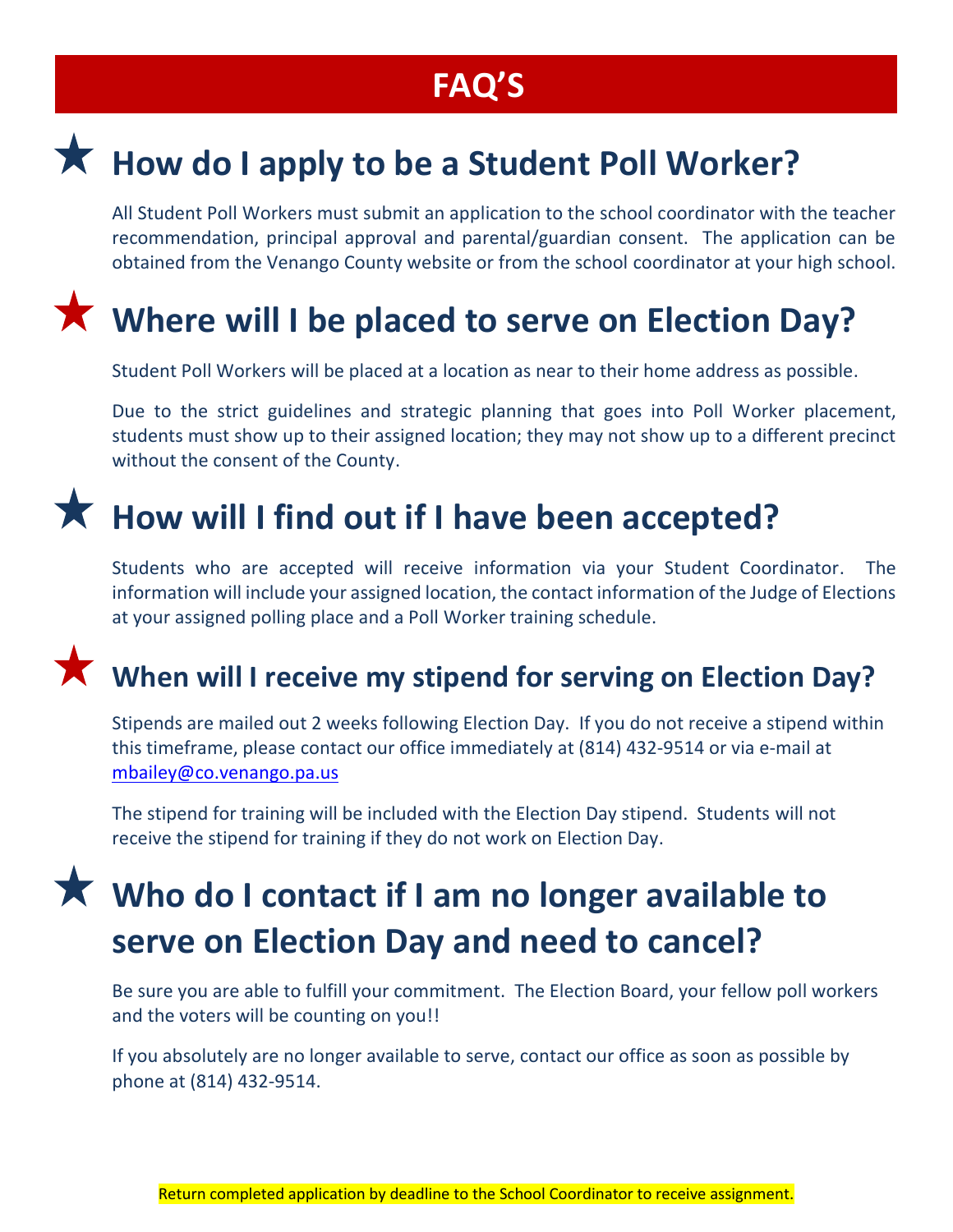#### **PENNSYLVANIA ELECTION CODE P.S. 25 §2672**

#### 25 P.S. §2672 of the Pennsylvania Election Code provides that:

- (b) The county board may appoint students, notwithstanding their eligibility to vote, to serve as a clerk or machine inspector pursuant to the following:
	- (1) The county board may appoint no more than two students per precinct.
	- (2) The Judge of Elections shall have direct supervision of the student.
	- (3) The county board may compensate the student.
	- (4) The county board shall comply with all applicable Federal and State laws.
	- (5) The student must at the time of the election for which the student shall serve:
		- (i) be at least seventeen (17) years of age;
		- (ii) be a United States citizen and a resident of the county in which he was appointed to serve;
		- (iii) be enrolled in a secondary educational institution with an exemplary academic record as determined by the educational institution;
		- (iv) be approved by the principal or director of the secondary educational institution; and
		- (v) have obtained the consent of their parent or guardian.
	- (6) The student may not serve as a Judge of Election or Majority or Minority Inspector.
	- Participating in the Student Poll Worker Program will not affect your high school's Average Daily Attendance (ADA)! By documenting your students' absences as a STUDENT ACTIVITY, your school's ADA calculations will not be altered.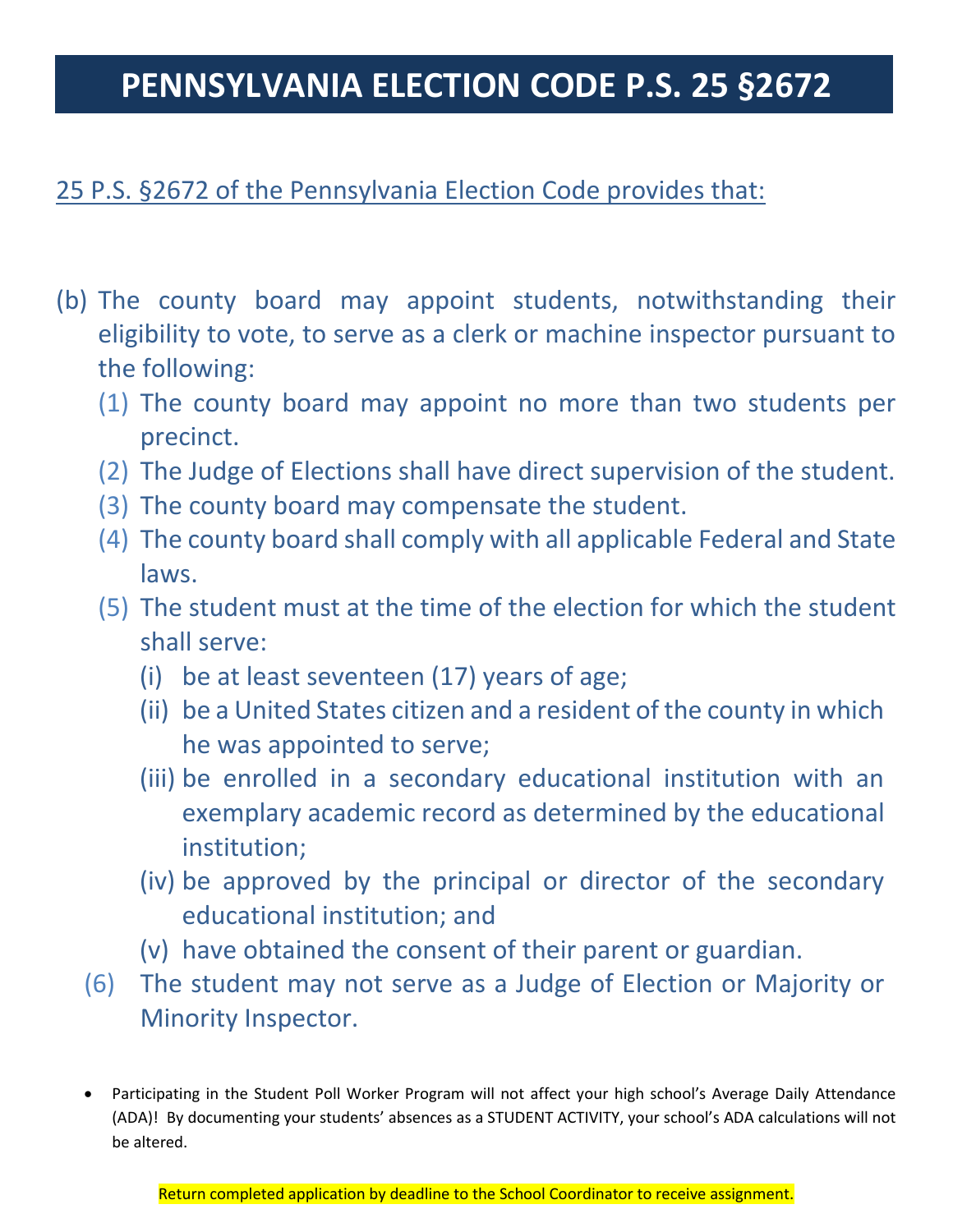### **SCHOOL COORDINATOR CHECKLIST**



**School coordinators are only responsible for recruiting Student Poll Workers and facilitating paperwork. They do not have to serve on Election Day.**

- Promote the program and distribute the enclosed application and parental letter to interested students.
- Ensure that all forms are legible and filled out completely.
- Submit all completed applications to the Venango County Office, either in person, by mail, by fax, or scanned and e-mailed. Completed forms must be submitted by the deadline provided for each election cycle. (See dates included in this packet.)
- Distribute appointment notices and Poll Worker packets to students.
- Make sure students attend a training class. Attend a training class with your students (optional). You do not have to serve on Election Day even if you attend the training class.
	- **IMPORTANT:** Advise students about the importance of their Election Day commitment. If they cannot serve on Election Day, they must contact our office as soon as possible by phone at (814) 432-9514.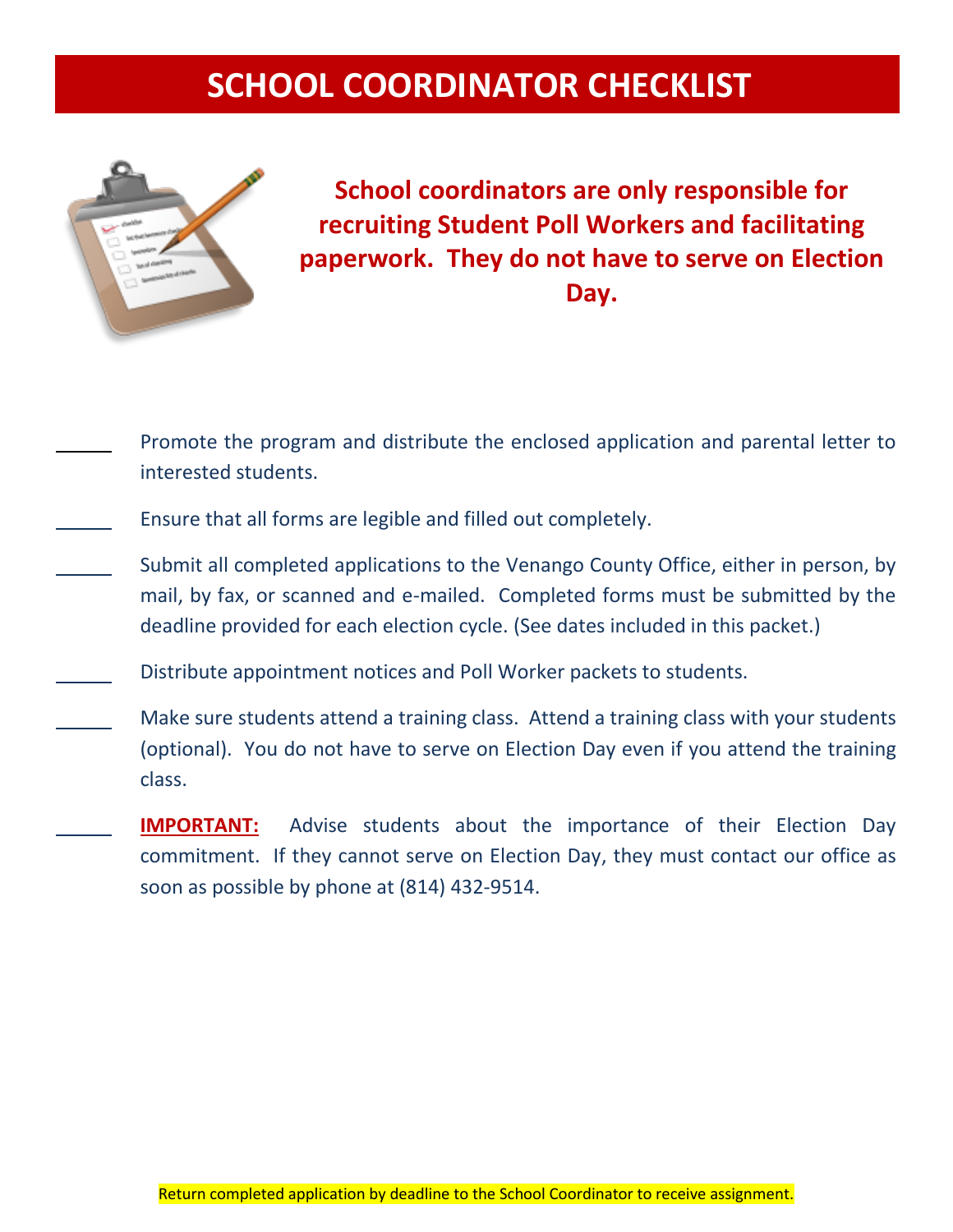#### **COMPENSATION/RECOGNITION**

As a way of showing our appreciation to the students, the County offers some rewards:

Students receive up to \$110 for serving as a poll worker: \$10 for attending training and \$100 for serving on Election Day. They will ONLY receive the \$10 for training if they work the entire day on Election Day.

**Please note:** The stipend will be mailed to students 2 weeks after Election Day. If they do not receive their stipend within that time frame, they should contact our office immediately at (814) 432-9514 or via e-mail at mbailey @co.venango.pa.us

In order to help educators track student placements and service learning/community service hours, a pre-election and post-election summary will be e-mailed to the school coordinator. The summary indicates which students were placed on a precinct board and which students served on Election Day.

**Training Date and Time (All trainings are held in Room 100 of the Courthouse Annex)**

#### **October 26, 2021 1pm – 3pm**

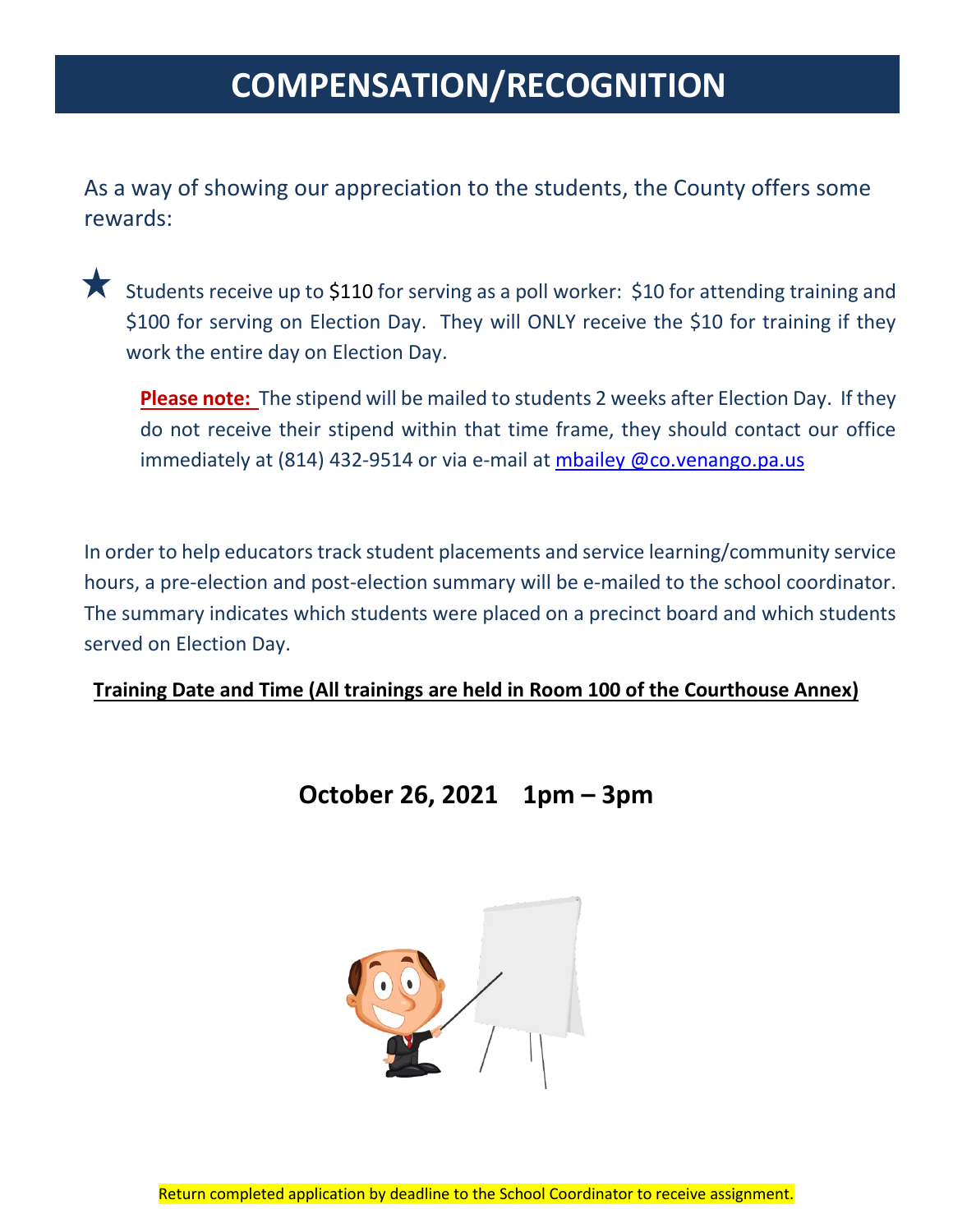#### **STUDENT RESPONSIBILITIES**



**Legibly fill out Student Poll Worker Application and have signed by teacher recommending and Principal.**

**Take "Dear Parent Letter" home and obtain guardian signature on application.**



**Submit completed paperwork to the School Coordinator to be turned into the County Clerk's Office.**



**Obtain Election Day assignment from School Coordinator.**

**Attend a training class. Students who do not attend the training will not earn the \$10 training stipend. Training schedules will be mailed to the School Coordinator with the student appointment notices.**



**Contact your assigned Judge of Election prior to Election Day to coordinate what time to meet to assist in setup of precinct, food, what time to arrive on Election Day, etc.**





**Serve on Election Day from 6:00 a.m. until approximately 9:00 p.m. All students must serve the entire day; half-day shifts are not available.**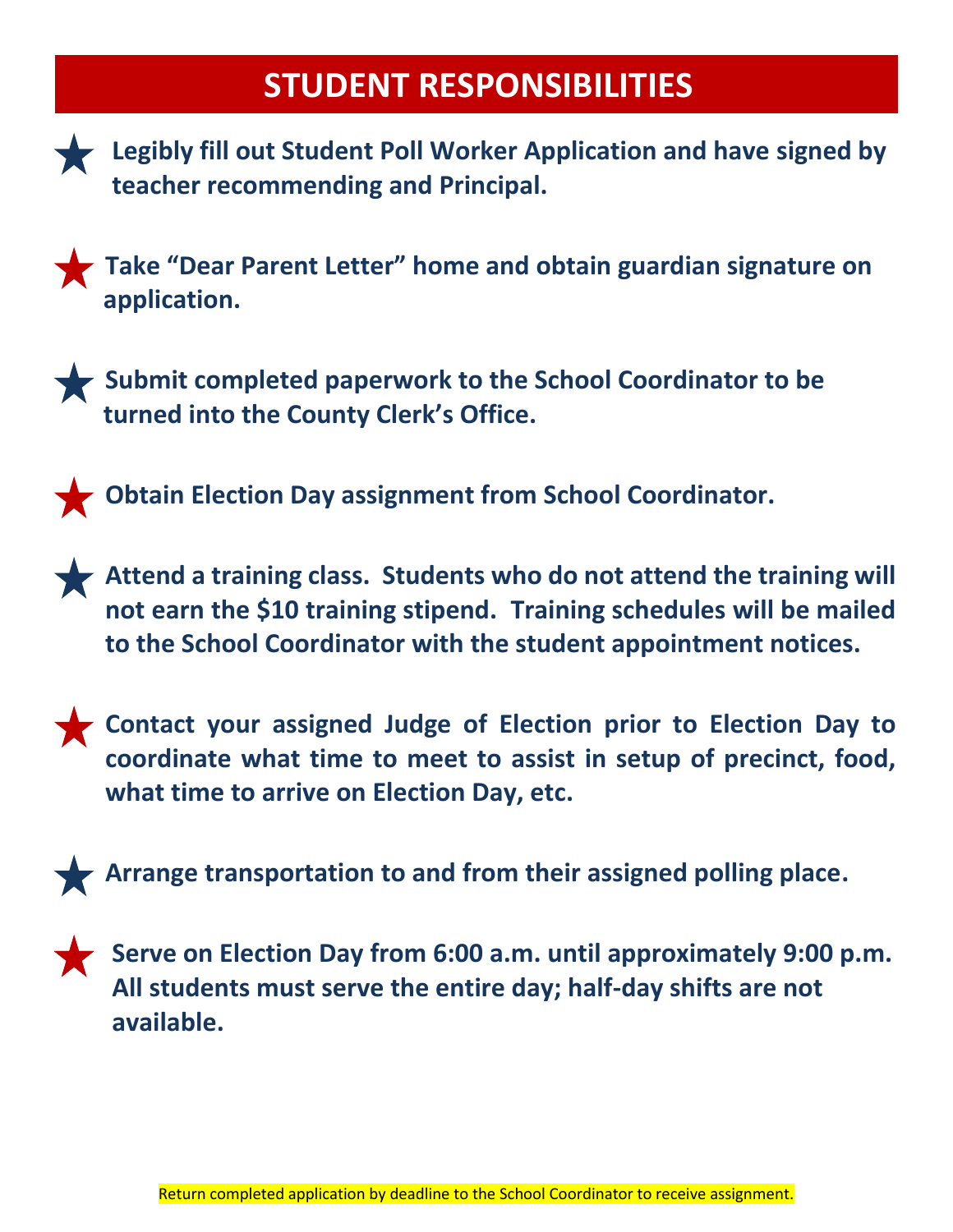### **2020 ELECTION SCHEDULE OF EVENTS**

#### **TRAINING! 10/26/21**

| October 2021 |     |            |     |     |     |              |  |  |  |
|--------------|-----|------------|-----|-----|-----|--------------|--|--|--|
| Sun          | Mon | <b>Tue</b> | Wed | Thu | Fri | Sat          |  |  |  |
|              |     |            |     |     | 1   | $\mathbf{2}$ |  |  |  |
| 3            | 4   | 5          | 6   | 7   | 8   | 9            |  |  |  |
| 10           | 11  | 12         |     | 14  | 15  | 16           |  |  |  |
| 17           | 18  | 19         | 20  | 21  | 22  | 23           |  |  |  |
| 24           | 25  | 26         | 27  | 28  | 29  | 30           |  |  |  |
| 31           |     |            |     |     |     |              |  |  |  |

| <b>November 2021</b> |     |            |     |     |     |     |  |
|----------------------|-----|------------|-----|-----|-----|-----|--|
| Sun                  | Mon | <b>Tue</b> | Wed | Thu | Fri | Sat |  |
|                      | 1   |            | 3   | 4   | 5   | 6   |  |
| 7                    | 8   | 9          | 10  | 11  | 12  | 13  |  |
| 14                   | 15  | 16         | 17  | 18  | 19  | 20  |  |
| 21                   | 22  | 23         |     | 25  | 26  | 27  |  |
| 28                   | 29  | 30         |     |     |     |     |  |
|                      |     |            |     |     |     |     |  |
| .                    |     |            |     |     |     |     |  |

**ELECTION DAY! 11/02/21**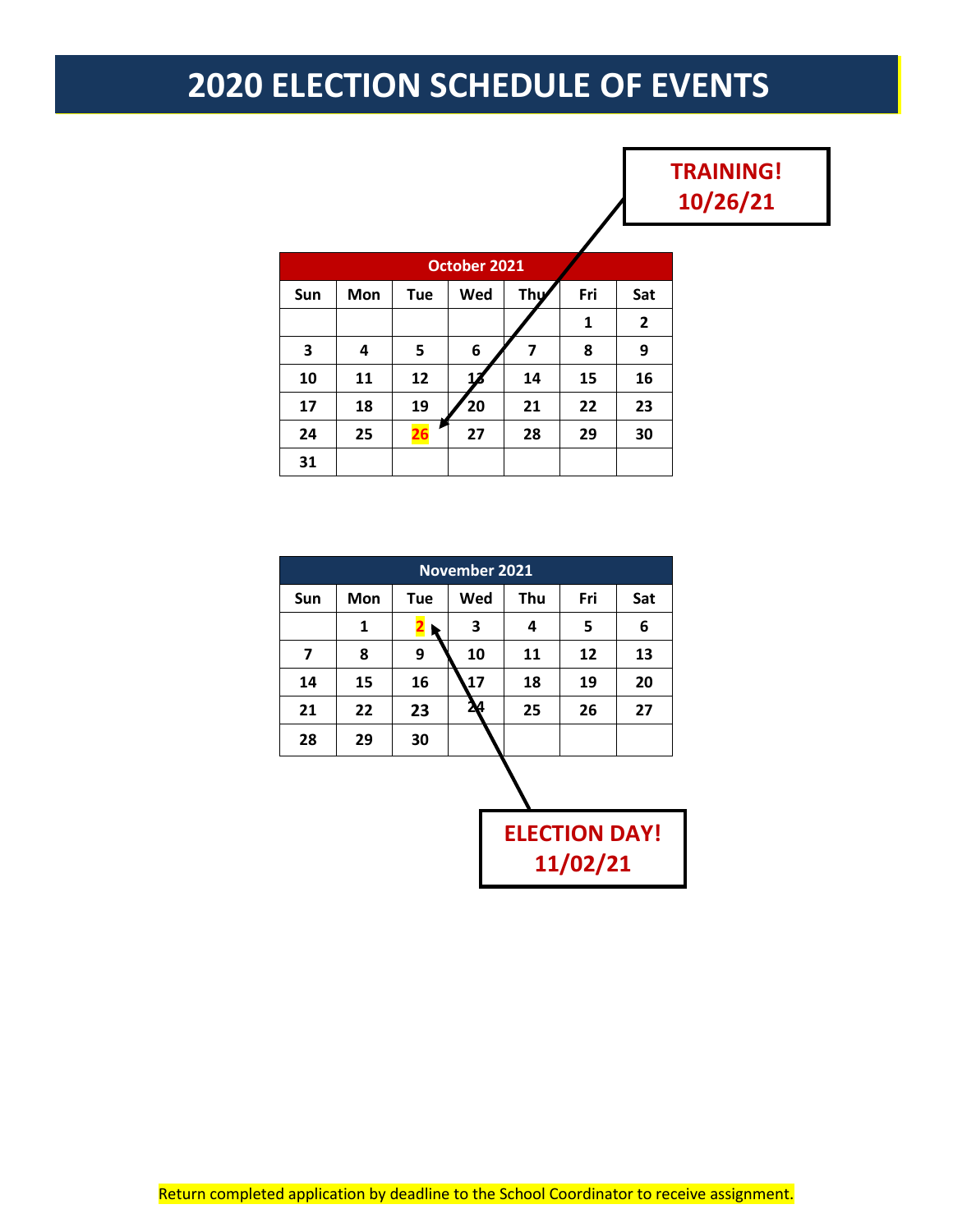|                                                                                                                                                                                                                                                                                                                                                                                                                                                                                                          |                     | Venango County, Pennsylvania<br><b>STUDENT POLL WORKER APPLICATION</b> |       |           |  |
|----------------------------------------------------------------------------------------------------------------------------------------------------------------------------------------------------------------------------------------------------------------------------------------------------------------------------------------------------------------------------------------------------------------------------------------------------------------------------------------------------------|---------------------|------------------------------------------------------------------------|-------|-----------|--|
|                                                                                                                                                                                                                                                                                                                                                                                                                                                                                                          |                     | APPLICANT INFORMATION                                                  |       |           |  |
| Election Day that Student is Applying for:                                                                                                                                                                                                                                                                                                                                                                                                                                                               |                     | Applying for: (check only one)<br><b>Community Service Hours:</b>      |       |           |  |
| Name:                                                                                                                                                                                                                                                                                                                                                                                                                                                                                                    |                     |                                                                        |       |           |  |
| Current address:                                                                                                                                                                                                                                                                                                                                                                                                                                                                                         |                     |                                                                        |       |           |  |
| City:                                                                                                                                                                                                                                                                                                                                                                                                                                                                                                    | ZIP Code:<br>State: |                                                                        |       |           |  |
| Date of birth:                                                                                                                                                                                                                                                                                                                                                                                                                                                                                           |                     | E-mail:                                                                |       |           |  |
| Home Phone:                                                                                                                                                                                                                                                                                                                                                                                                                                                                                              |                     | Cell phone:                                                            |       |           |  |
| HIGH SCHOOL INFORMATION                                                                                                                                                                                                                                                                                                                                                                                                                                                                                  |                     |                                                                        |       |           |  |
| High School Name:                                                                                                                                                                                                                                                                                                                                                                                                                                                                                        |                     |                                                                        |       |           |  |
| High School address:                                                                                                                                                                                                                                                                                                                                                                                                                                                                                     |                     |                                                                        |       |           |  |
| City:                                                                                                                                                                                                                                                                                                                                                                                                                                                                                                    | State:              |                                                                        |       | ZIP Code: |  |
| Phone:                                                                                                                                                                                                                                                                                                                                                                                                                                                                                                   |                     |                                                                        |       |           |  |
| Principal:<br>Phone:                                                                                                                                                                                                                                                                                                                                                                                                                                                                                     |                     | E-mail:                                                                |       |           |  |
| I must have a grade point average of at least 2.5 on a 4.0 scale.<br>$\bullet$<br>I must be recommended by a high school teacher.<br>$\bullet$<br>I must obtain written approval from my school principal.<br>$\bullet$<br>I must obtain the consent of my guardian.<br>$\bullet$<br>I must provide my own transportation.<br>$\bullet$<br>I must get the Performance Form signed by the Judge of Elections.<br>SIGNATURES BELOW INDICATE REQUIREMENTS FOR THE PROGRAM ARE MET:<br>Signature of Student: |                     |                                                                        |       | Date:     |  |
| I have discussed this program with my student. We assure the Election Board that, if appointed, my student will be at his/her<br>appointed precinct at the appointed time. If unable to serve, my student will give at least two weeks' notice and will provide proof<br>of the reason for cancellation.                                                                                                                                                                                                 |                     |                                                                        |       |           |  |
| Signature of Teacher:                                                                                                                                                                                                                                                                                                                                                                                                                                                                                    |                     |                                                                        | Date: |           |  |
| Printed Name:<br>E-mail:                                                                                                                                                                                                                                                                                                                                                                                                                                                                                 |                     |                                                                        |       |           |  |
| Student's GPA:                                                                                                                                                                                                                                                                                                                                                                                                                                                                                           |                     |                                                                        |       |           |  |
| Signature of Principal:                                                                                                                                                                                                                                                                                                                                                                                                                                                                                  |                     |                                                                        | Date: |           |  |
| Printed Name:                                                                                                                                                                                                                                                                                                                                                                                                                                                                                            | E-mail:             |                                                                        |       |           |  |
| I give the student permission to work as a Clerk for the Election Day indicated.                                                                                                                                                                                                                                                                                                                                                                                                                         |                     |                                                                        |       |           |  |
| Signature of Parent/Guardian:                                                                                                                                                                                                                                                                                                                                                                                                                                                                            | Date:               |                                                                        |       |           |  |
| Printed Name:                                                                                                                                                                                                                                                                                                                                                                                                                                                                                            | E-mail:             |                                                                        |       |           |  |
| Emergency phone number on Election Day:                                                                                                                                                                                                                                                                                                                                                                                                                                                                  |                     |                                                                        |       |           |  |